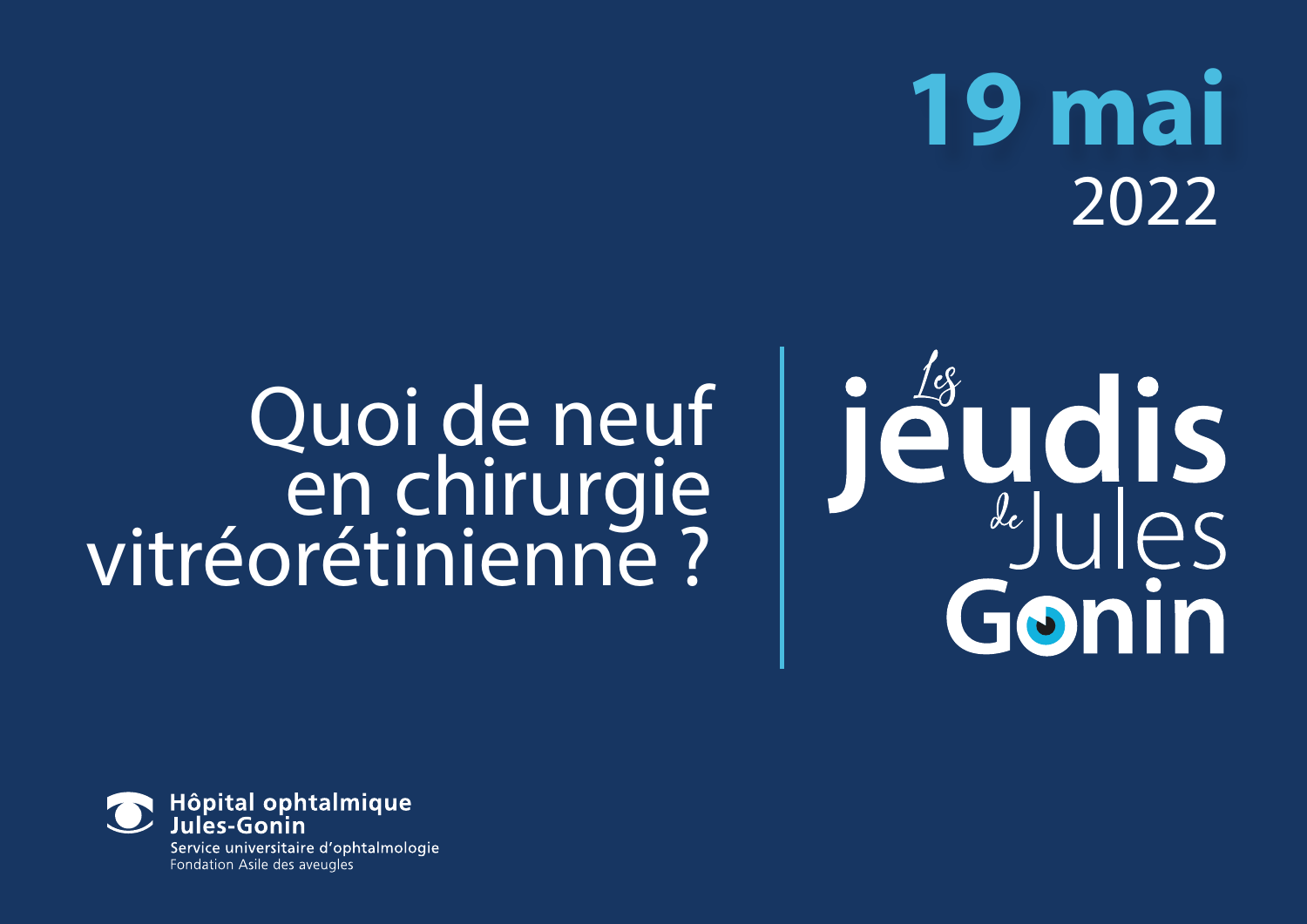#### Hôpital ophtalmique Jules-Gonin

Le Service universitaire d'ophtalmologie a le plaisir de vous convier à un nouveau cours de formation continue



### Quoi de neuf en chirurgie vitréorétinienne ?

**Contact** Mme Paola Caputo Tél. 021 626 80 59 coursetcongres@fa2.ch

*Crédits CME : 4 points SSO*

#### Organisation générale Prof. Thomas J. Wolfensberger **Organisateurs** Dr L. Konstantinidis, Dr T. Stappler, Prof. T. J. Wolfensberger Lieu Auditoire Hôpital ophtalmique Jules-Gonin Places limitées - inscriptions obligatoires sur : https://events.ophtalmique.ch/ Informations générales **Les certificats de participation seront envoyés par e-mail**  *demandés* **Orateurs** invités Dr Aman Chandra, BSc (Hons) MBBS FRCOphth PhD, Southend-on-Sea University Hospital, UK

Dr Jay Chhablani MD, Eye and Ear Institute, University of Pittsburgh, USA Prof. Sascha Fauser, ROCHE Bâle Switzerland & University of Cologne, Germany Prof. Anthony Kwan, MBChB, MD FRCOphth, FRANZCO, University of Brisbane, Australia Dre Teresa Sandinha, FRCOphth, PhD, St. Paul's Eye Unit, Liverpool University, UK Prof. Demetrios Vavvas MD, PhD, Department of Ophthalmology, Harvard Medical School, Cambridge, MA, USA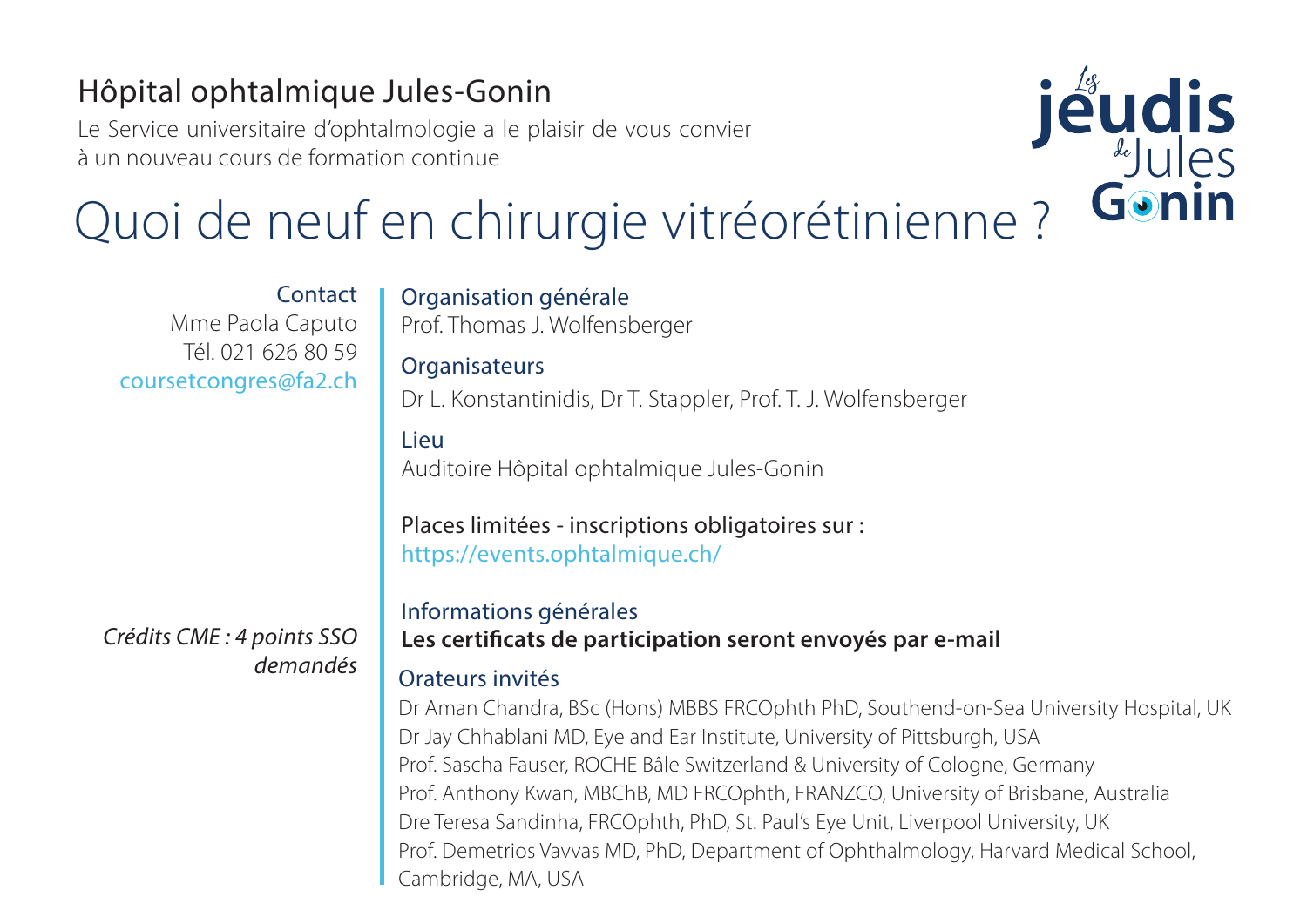| 14:00           | Bienvenue et introduction<br>Prof. Thomas J. Wolfensberger                                          |
|-----------------|-----------------------------------------------------------------------------------------------------|
| $14:15 - 16:00$ | Modérateurs: Dr Lazaros Konstantinidis, Dr Theodor Stappler                                         |
|                 | Intra-operative OCT scan in VR surgery. A personal experience<br>Prof. Anthony Kwan                 |
|                 | Novel pharmacotherapy for PVR<br>Prof. Demetrios Vayyas                                             |
|                 | What is new in macular hole surgery?<br>Dr Jay Chhablani                                            |
|                 | Pneumopéxie : une nouvelle variante<br>Dre Jelena Potic                                             |
|                 | Management of posterior segment trauma<br>Dr Aman Chandra                                           |
| $16:00 - 16:30$ | Pause café                                                                                          |
| $16:30 - 17:45$ | Modérateurs: Dr Theodor Stappler et Dr Lazaros Konstantinidis                                       |
|                 | Management of Rhegmatogenous Retinal Detachment with Coexisting Macular Hole<br>Dr Theodor Stappler |
|                 | PDS: Port Delivery System: Surgical and biological pearls<br>Prof. Sascha Fauser                    |
|                 | Marfan Syndrome and the eye<br>Dr Aman Chandra                                                      |
|                 | PROMS (Patient Reported Outcome Measures) in Vitreoretinal Surgery<br>Dre Teresa Sandinha           |
| 17:45 - 18:30   | Discussion de cas et clôture<br>Prof. Thomas J. Wolfensberger                                       |